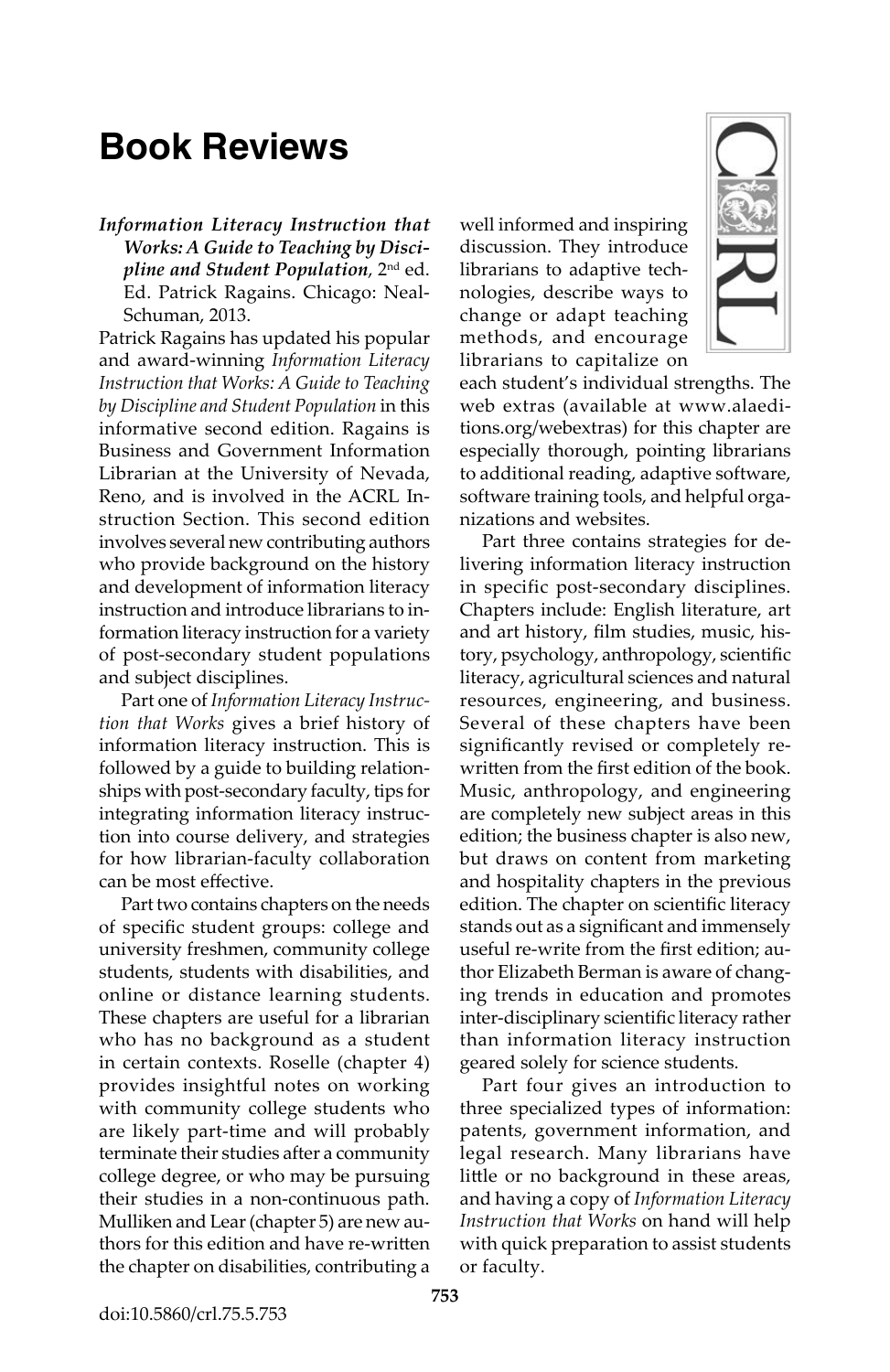## **754 College & Research Libraries September 2014**

Part three is the most hands-on section of *Information Literacy Instruction that Works*. A librarian who is pressed for time could skip to the chapter in part three that addresses their subject area. Each chapter describes the information behavior of students, researchers, and faculty within a specific discipline; outlines effective teaching techniques; provides strategies for collaborating with faculty; suggests assessment tools; offers an extensive list of key resources within that field; and points to trends and expected changes in the field. While some authors include general suggestions for instruction methods and program design, many provide detailed lesson plans or sample search strategies that students within the discipline should learn.

The discipline-specific lists of key resources in part three are useful, not only as a guide towards source locations and best titles, but also as an introduction to discipline-specific source types. For example, history students may emphasize primary or secondary sources (169); music students will need to use scores and sound recordings (159); anthropologists will be interested in ethnographies (201); business students will need to familiarize themselves with many sources that are not scholarly (265).

Librarians will also learn from chapters written about disciplines other than their own. In her chapter on agricultural sciences and natural resources, Allison V. Level provides an introduction on how to educate students about Open Access journals and databases, and how to determine the quality of these sources (240). Martin K. Wallace makes excellent mention of the value of gray literature in his chapter on engineering (256), and librarians in other disciplines would do well to recognize the benefit of teaching students to find and evaluate gray literature in other disciplines. Neal Baker examines the importance and value of free Web sites specifically within film studies, and he cautions librarians to not scorn the free Internet but rather to teach students how

to navigate and evaluate it (149). Librarians from any discipline can learn from these lessons: we should champion Open Access in every discipline where credible Open Access sources are available; we must prepare students for the major role that gray literature plays within career sectors they may follow; and we would be remiss if we did not teach students how to wisely navigate the free internet.

*Information Literacy Instruction that Works* occasionally steps outside its focus on practicalities to look at the broader picture of what it means to be information literate. In her chapter on community college students, Roselle calls for information literacy programs to have an underlying vision (56). Roselle is wise to point out that librarians often become lost in the details of teaching "how to" and forget the broader; I hoped Roselle herself would imagine even larger possibilities than the visions she suggests. In her chapter on instruction for distance learning environments, Amy Elizabeth Hughes provides program learning objectives that could serve as a useful model. Her last objective, "the student will be able to articulate the relevance of multiple perspectives, recognizing the interconnectedness of information in a global community" (96), serves as an excellent reminder that librarians should teach information skills not only to allow a student to succeed on an assignment or course, but to enable students to more fully participate in an information society.

The theme of assessment runs throughout *Information Literacy Instruction that Works*, beginning with an introduction to assessment tools in chapter one and continuing this conversation in each discipline-specific chapter. If the content seems repetitive, the strong focus on assessment serves as a reminder that methods for information literacy instruction continue to evolve and can benefit from continued evaluation of strengths and weaknesses. Lengthy discussion of assessment also reinforces that libraries are constantly accountable to a larger institution and must